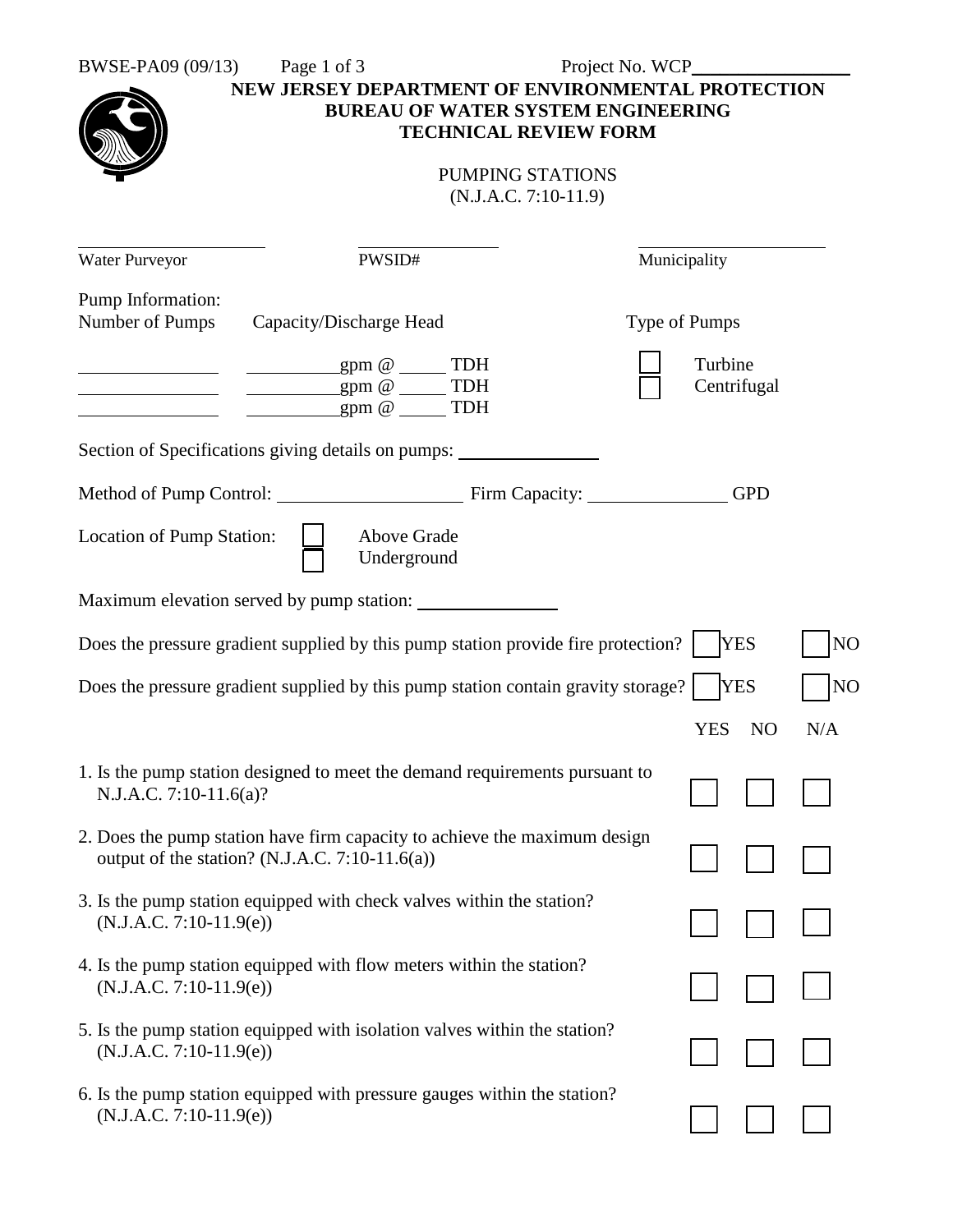|                                                                                                                                                                        | <b>YES</b> | N <sub>O</sub> | N/A |
|------------------------------------------------------------------------------------------------------------------------------------------------------------------------|------------|----------------|-----|
| 7. Is the pump station equipped with shutoff valves within the station?<br>$(N.J.A.C. 7:10-11.9(e))$                                                                   |            |                |     |
| 8. Is the station designed to maintain a minimum pressure of 20 psi in the<br>suction main? (N.J.A.C. 7:10-11.9(d)3)                                                   |            |                |     |
| 9. If included is the wet well watertight? $(N.J.A.C. 7:10-11.9(c))$                                                                                                   |            |                |     |
| 10. If included is the wet well protected against seepage? (N.J.A.C. 7:10-11.9(c))                                                                                     |            |                |     |
| 11. If included is the wet well protected against contamination?<br>$(N.J.A.C. 7:10-11.9(c))$                                                                          |            |                |     |
| 12. If included is the wet well equipped with a vent? $(N.J.A.C. 7:10-11.9(c))$                                                                                        |            |                |     |
| 13. If included is the wet well protected against the entry of foreign matter?<br>$(N.J.A.C. 7:10-11.9(c))$                                                            |            |                |     |
| <b>Above Grade Pumping Stations</b>                                                                                                                                    |            |                |     |
| 1. Is the building constructed in accordance with N.J.A.C. 7:10-11.6(g)?                                                                                               |            |                |     |
| 2. Is the finished floor elevation of a treated water pumping station a<br>minimum of 1 foot above the highest recorded flood elevation?<br>$(N.J.A.C. 7:10-11.9(b)1)$ |            |                |     |
| <b>Underground Pumping Stations</b>                                                                                                                                    |            |                |     |
| 1. Are a minimum of 2 sump pumps? (N.J.A.C. 7:10-11.9(g)1)                                                                                                             |            |                |     |
| 2. Are the sump pumps designed to be activated at different flood levels<br>provided? (N.J.A.C. 7:10-11.9(g)1)                                                         |            |                |     |
| 3. Are there flood alarms to a station manned 24 hours a day?<br>$(N.J.A.C. 7:10-11.9(g)2)$                                                                            |            |                |     |
| 4. Is the alarm triggered when water is 6 inches above floor level?<br>$(N.J.A.C. 7:10-11.9(g)2)$                                                                      |            |                |     |
| 5. Is the alarm triggered when the second sump pump is activated?<br>$(N.J.A.C. 7:10-11.9(g)2)$                                                                        |            |                |     |
| 6. Is the above ground power shutoff activated when water reaches base of<br>the pumps? (N.J.A.C. 7:10-11.9(g)2)                                                       |            |                |     |